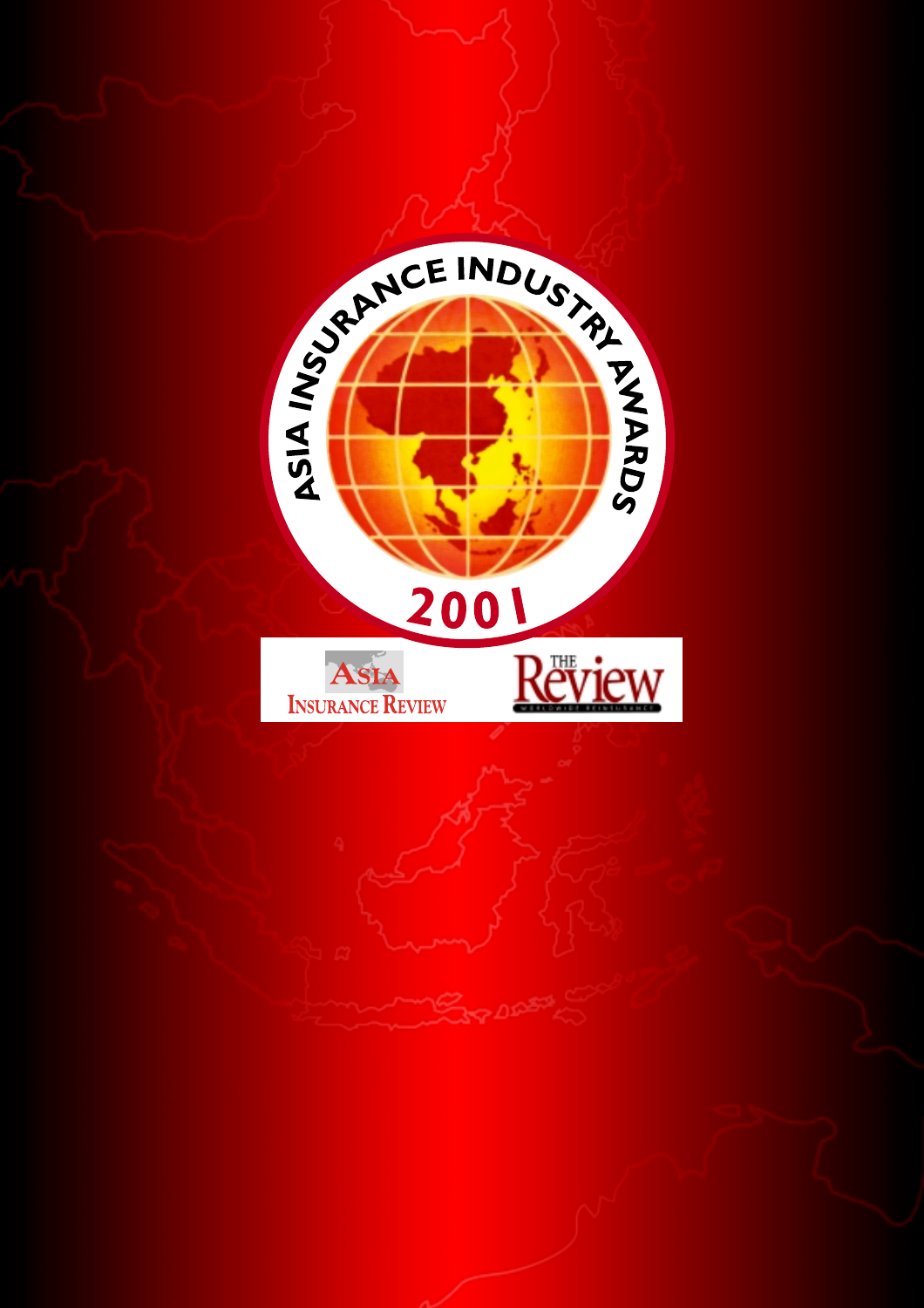## **ASIA INSURANCE INDUSTRY AWARDS**



## **THE JUDGES PANEL**



Mrs Hauw Soo Hoon Executive Director, Insurance Department, Monetary Authority of Singapore



Mr B Munir Sjamsoeddin Chairman, Insurance Council of Indonesia



Mr Phua Kia Ting Chairman, Singapore Reinsurers' Association



Mr Eduardo Malinis Insurance Commissioner, The Philippines



Mr Chai Sophonpanich Chairman & Managing Director Bangkok Insurance Public Company Ltd



Mr Hiroyoshi Wada Managing Director, Tokio Marine & Fire Insurance Co



Mr Patrick Poon Taiwan Country Manager & President, ING Antai Life Taiwan



Mr Ros Lam Assistant Commissioner of Insurance, Hong Kong



Mr Richard Austen Chairman, Reinsurance Brokers Association (Singapore)



Mr Victor Apps Executive Vice President & General Manager for Asia, Manulife Financial





Mr Patrick M Liedtke Secretary General, The Geneva Association



Ms Marie-Louise Rossi Chief Executive, International Underwriting Association



Mr Nick Prettejohn Chief Executive, Lloyd's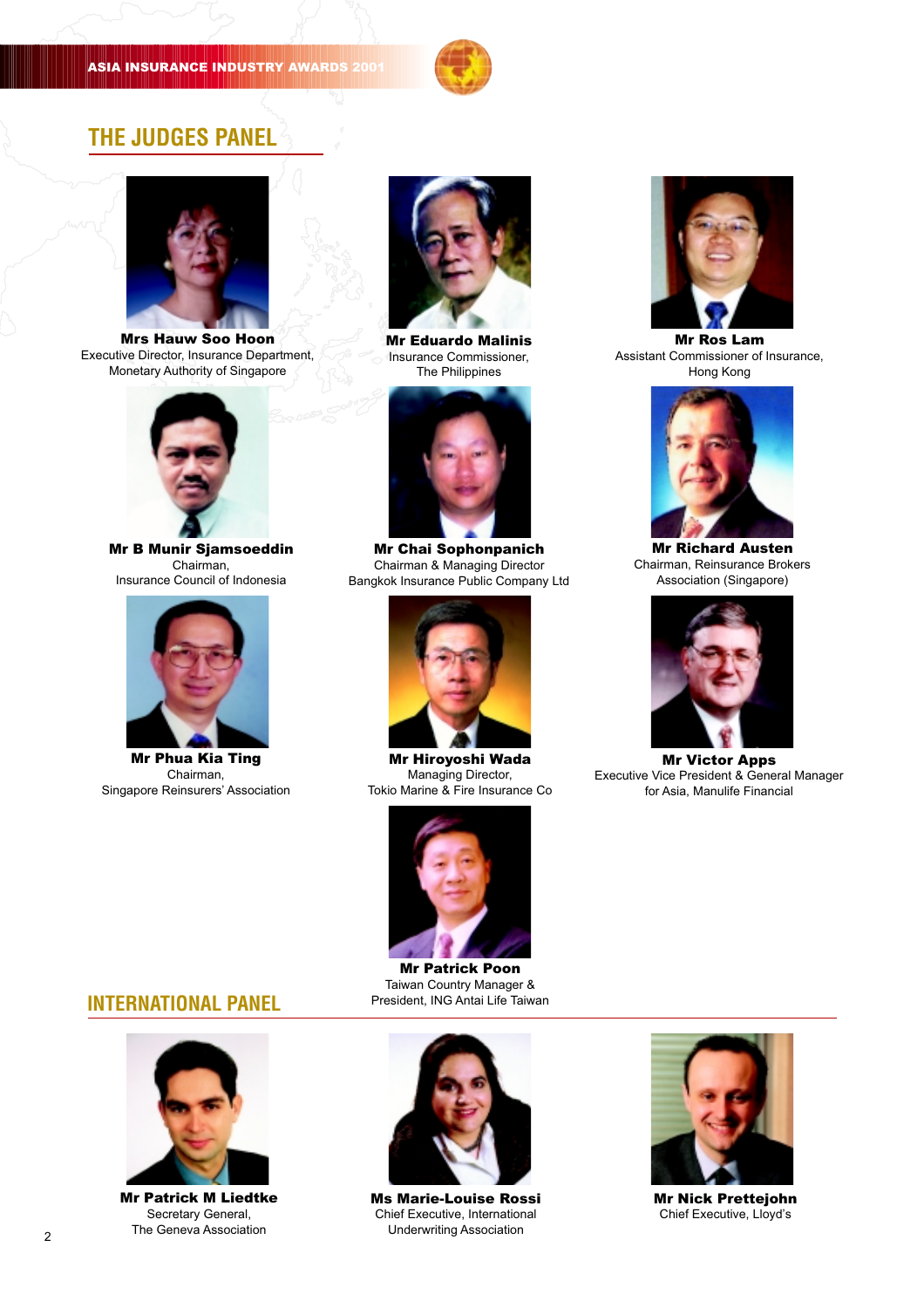**INSURANCE INDUSTRY AWARDS 2001** 



# AT THE JUDGING : A STUNNING ARRAY OF CHOICES

**It was a record year for nominations in line with the blossoming growing self-confidence of the players in the market, both local and international, and a real quest for the recognition that the Awards bestow upon the winners.**

We received more than 400 nominations, of which about 80 were disqualified as being anonymous. With 326 legitimate entries, we did have a tough time short-listing the candidates for the judges. Even then the judges were am disqualified as being anonymous. With 326 legitimate entries, we did have a tough time short-listing the candidates for the judges. Even then the judges were amazed at the range of candidates in each category, be it loss adjusters or cutting edge innovation or just good old educational service providers. As usual, the most hotly contested category was the Life Insurance Company of the Year.

As the nominations reflected an impressive pursuit of excellence in most categories, it was difficult to select the winners. But the distinguished panel of 13 judges rose to the challenge, looking beyond bottom line at the micro as well as macro issues involved as well as the candidates' contributions to the individual segment or beyond of the markets they operated in. Each entry had a success story to share, and there were no runaway winners.

The distinguished judges deliberated and cast their votes based on the impressions the write-ups made upon them, after roundtable discussions on the candidates. As excellence cannot be quantified and pinned down although easily recognisable, the judging was not an attempt at seeking consensus. Each judge ranked the candidates according to his individual preferences and the judging was audited by the independent auditor, Carol Eapen of KPMG. The results represent the collective wisdom of the judges, drawing on their experience as regulators, insurance association heads, past winners and industry leaders.

The message from the judges is clear: "The Asia Insurance Industry Awards should be seen as contributing to the pursuit of excellence which can come in many forms, from both big and small companies, or in more advanced or newly emerging markets." To paraphrase Walter de la Mare liberally what to some is plain trash is to others the very essence of their survival and creativity. The judges' choices reflect this diverse wide range of players and markets that is essentially ASIA in all its glory and excellence.

The torch has been passed to another batch of winners. The challenge is now upon them to live up to their reputation as successful pursuers of excellence.

Vive L'Excellence!

1 October 2001



**SIVAM SUBRAMANIAM** Editor-in-Chief Asia Insurance Review



**JASON GROVES** Editor The Review - Worldwide Reinsurance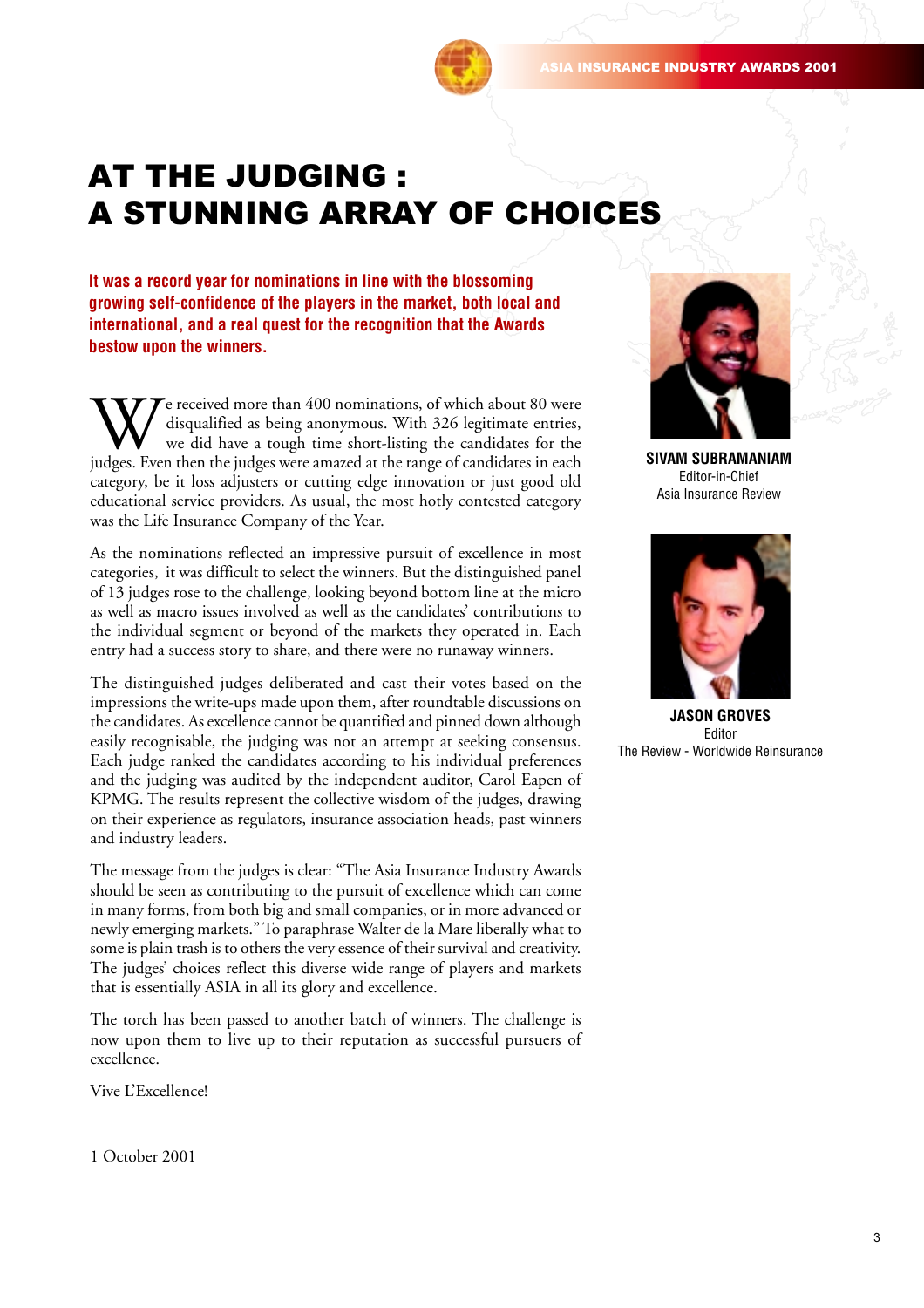

# **LIFE INSURANCE COMPANY OF THE YEAR**

## MALAYSIAN ASSURANCE ALLIANCE BERHAD

## **A leading Malaysian life insurer with a clear vision beyond insurance to serve the best interests of the individual, MAA won the Life Insurance Company of the Year Award with its dynamism in product innovation and customer service and in offering enhanced training opportunities for its staff and agents.**

wholly-owned Malaysian company that believes "it has proven to the world that if<br>you have the passion and commitment in your business and the quest for success,<br>holody can deny you the glory you deserve", MAA is today the you have the passion and commitment in your business and the quest for success, nobody can deny you the glory you deserve", MAA is today the No. 1 Life Insurer in Malaysia in terms of new business premiums. Although ten years ago, it was just a small insurance company with a big vision, today, it has beaten the odds, and has emerged as the 1st local company to be ranked No. 1, under its dynamic chairman, YM Tunku Ya'acob bin Tunku Abdullah. It has expanded regionally, where it is looking to strengthen its position.

Malaysian Assurance Alliance Berhad (MAA Assurance), which started in 1970 as a composite insurer, with a paid up capital of RM150 million, has a formidable asset base of over RM3.5 billion. It has 72 branches and 25,300 agents with more than 1.5 million policyholders and 1,220 staff.

In 2000, the life business grew by a remarkable 85% in total premium income to cross the million ringgit mark to  $\overline{RM1,059}$  million. This was achieved on the back of a slew of new products to meet market needs. New business grew by 124% to RM644 million, with the company being ranked number one amongst the 17 life insurers in Malaysia. In the new annuity scheme launched in July 2000 giving contributors to the national Employees Provident Fund the opportunity to buy a lifetime pension income, MAA captured a market share of 60%.

With its commitment to provide clients and customers' with continuous quality products and services, MAA succeeded in getting the ISO 9002 certification last year. In its drive to understand the customer and their appreciation of the company, MAA invested RM400, 000 in research to determine the public's awareness of the company and its products and services. In bridging the gap between the public and the agents, personalised palm tops were introduced to agents.

MAA's top management says that the very best in Customer Service offered comes through their team of committed, skilful and professional staff and agency force. The critical success factors include:

- Accessibility
- Business driven IT support
- Empowered, skilful  $&$  friendly staff
- Well defined benchmarks & processes
- Constant monitoring & measuring of performance
- Call Centre

MAA's newly launched Customer Service Call Centre, handles customer queries on all related issues on matters concerning policies, maturity, benefits, claims procedures, products and services. MAA's servicing branches nationwide is open 7 days a week for customer convenience.

MAA Assurance's processing benchmark:

- To issue 80% of new life policies within 6 days from date of application.
- To complete process of transactions on Policy Servicing matters as follows: For walk-in customers: on the spot
	- Others: 80% within 7 days from date of request
- To pay all justifiable claims to the rightful claimants as follows:
- Living claims (Hospitalisation, Surgical & Accident) 80% within 7 days from date of receipt of relevant claim documents

Death claims - 80% within 30 days from date of receipt of relevant claim documents

In its contribution to society & the industry, MAA is exemplary having set-up 8 dialysis centres nationwide that provide subsidised kidney dialysis treatments to the needy and the underprivileged. The annual budget of RM500,000 is assigned to MAA-MEDIcare, whilst another RM400,000 is earmarked for Corporate Sponsorships & Charitable programmes.

MAA wants to go far and become the foremost financial institution in Malaysia!

#### **About the Sponsor** AXA China Region Ltd

AXA China Region Limited is the second largest insurance company in Hong Kong. It is a member of the global AXA Group, the world's largest insurance company\* and one of the top five biggest fund managers. AXA China Region offers a comprehensive range of products and services including traditional and investment-linked individual life, health and disability insurance, all types of general insurance, group insurance, retirement funds and investment services. It protects over a million people in Hong Kong and Macau. Through its equity participation in AXA-Minmetals in Shanghai, AXA China Region has a foothold in the important Mainland China market.

Out of over 1,100 insurance companies in 19 countries in Asia, AXA China Region emerged to win the fiercely contested Life Insurance Company of the Year Award in the inaugural Asia Insurance Awards 1997. Smart Lady Insurance Plan, the company's female product, was voted Innovation of the Year in the same Awards in 1998.

\*2001 Fortune Global 500

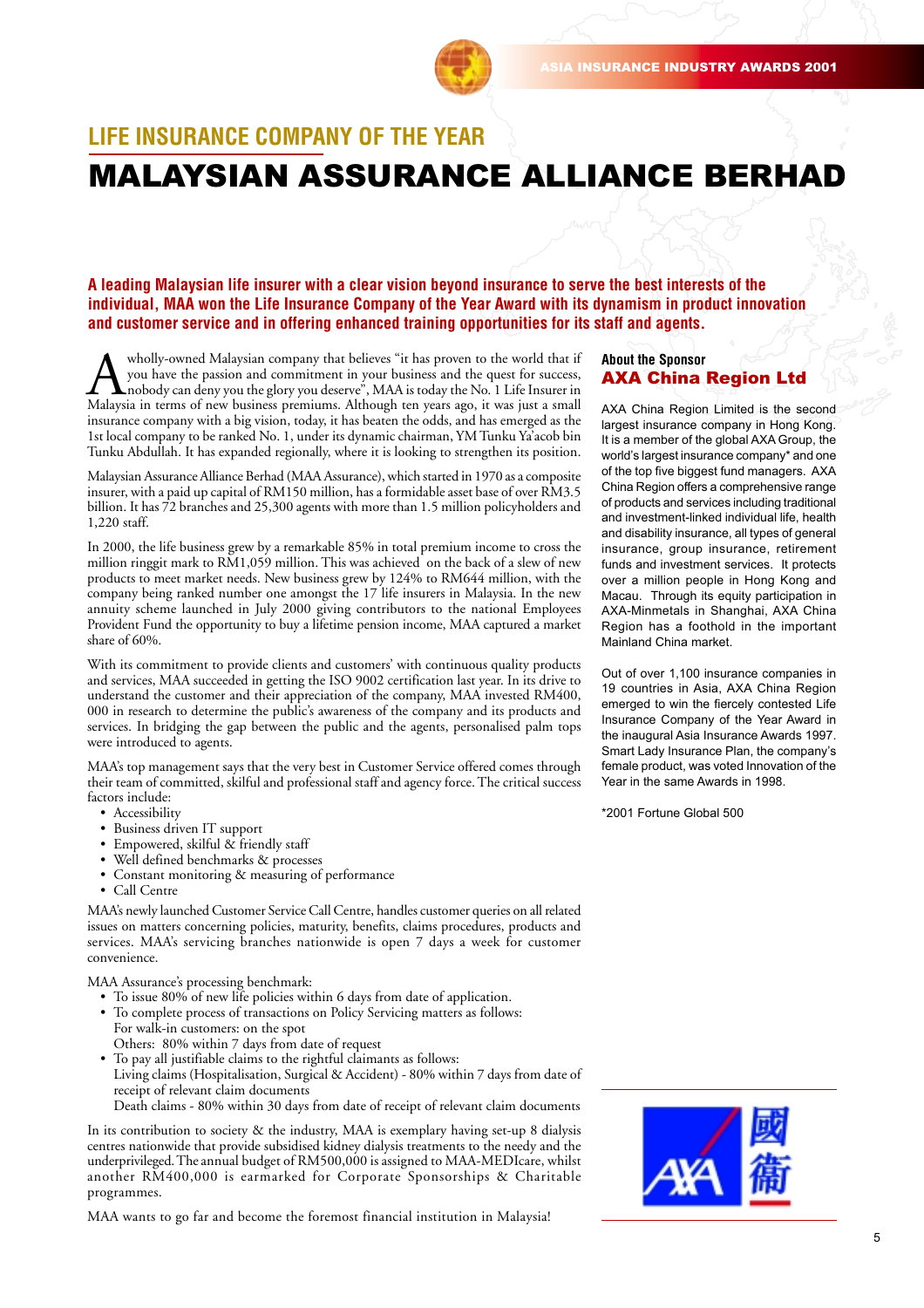

# **GENERAL INSURANCE COMPANY OF THE YEAR** AMERICAN HOME ASSURANCE

(HONG KONG)

**A pioneer with a winning streak, a trail blazer in new products and new distribution channels, a winner with customisation and enhanced service standards, and a consistently profitable operator in a competitive market, AHA clinched the award for General Insurance Company of the Year.**

merican Home Assurance (AHA) is currently the second largest general<br>insurer in Hong Kong with gross written premiums exceeding HK\$1<br>Underwriters Ltd., (a wholly owned subsidiary of American International Group.) insurer in Hong Kong with gross written premiums exceeding HK\$1 billion (US\$130 million). Managed by American International Underwriters Ltd., (a wholly owned subsidiary of American International Group,) AHA entered Hong Kong in 1931.

With 20% growth in gross premium and 46% growth in net underwriting profit, AHA stood out in a market that saw only a 6.5% rise in premium and an overall underwriting loss. These results were achieved through continuous development of new products, tapping of new market segments and distribution channels plus provision of ancillary services.

A firm believer in the principle that sound and stable financial strength is critical to the industry and the economy as a whole, AHA advocates a strict underwriting discipline, adequate premium rates and commission levels as well as prudent claims reserving methodology. It says: "Our principal objective is to deliver the best products and services to our customers and insurance intermediary partners while achieving superior financial returns for our shareholders."

AHA is a market leader in bringing the highest level of customer service and new product innovation in Hong Kong. A pioneer in direct marketing of auto and personal accident insurance products including credit card, emergency travel and medical assistance, free towing services and other new customer-focused services, AHA was the first to offer in Hong Kong such products as extended warranty, directors and officers liability, trade credit and political risk insurance. Its latest offerings include the Financial Risk Management products for e-stock trading firms, Internet Professional Indemnity coverage, and China Card medical coverage for frequent travellers. Responding to recent market trends and opportunities, it went the extra mile to update and re-market its crisis management insurance products such as Kidnap & Ransom, Contaminated Product Recall and Environmental Liability Insurance. AHA created new market channels through affinity groups marketing to deliver custom-made insurance products fitting their members' needs at group discount rates.

AHA consciously maintains efficient response time to adjust and to act in the insureds' best interest in settling claims in a fair and efficient manner. Top management measure customer satisfaction by closely monitoring consumer complaints and intermediary feedback as well as monitoring internal procedures and standards. Customer service in AHA is centralized in a independent dedicated multi-skilled team which allows their underwriting and marketing professionals to focus on their business objectives and allows AHA to deliver efficient and effective customer service.

#### **About the Sponsor** Munich Re Group

Significant changes within the insurance and reinsurance markets worldwide continue to be the number one subject. Chief Executives around the world have identified deregulation, globalization, customer and employee relationships and information technology as issues which they believe will dominate business in the decades ahead. The borders between insurance, reinsurance and capital markets are becoming increasingly blurred. Vision, creativity, commitment and the willingness to "walk the extra mile" are a pre-requisite to successfully manage the challenges of today.

Based on an international resource pool of high calibre professionals and backed by 'AAA' security, Munich Re continues to provide traditional and non-traditional reinsurance protection. Through its extensive international organization, Munich Re shares its knowledge and experience with its clients.

In sponsoring the General Insurance Company of the Year Award, Munich Re attempts to recognize and award those in the insurance industry who show professional creativity and develop strategies that work for the benefit of a variety of audiences, products and services.



**Münchener Rück Munich Re Group**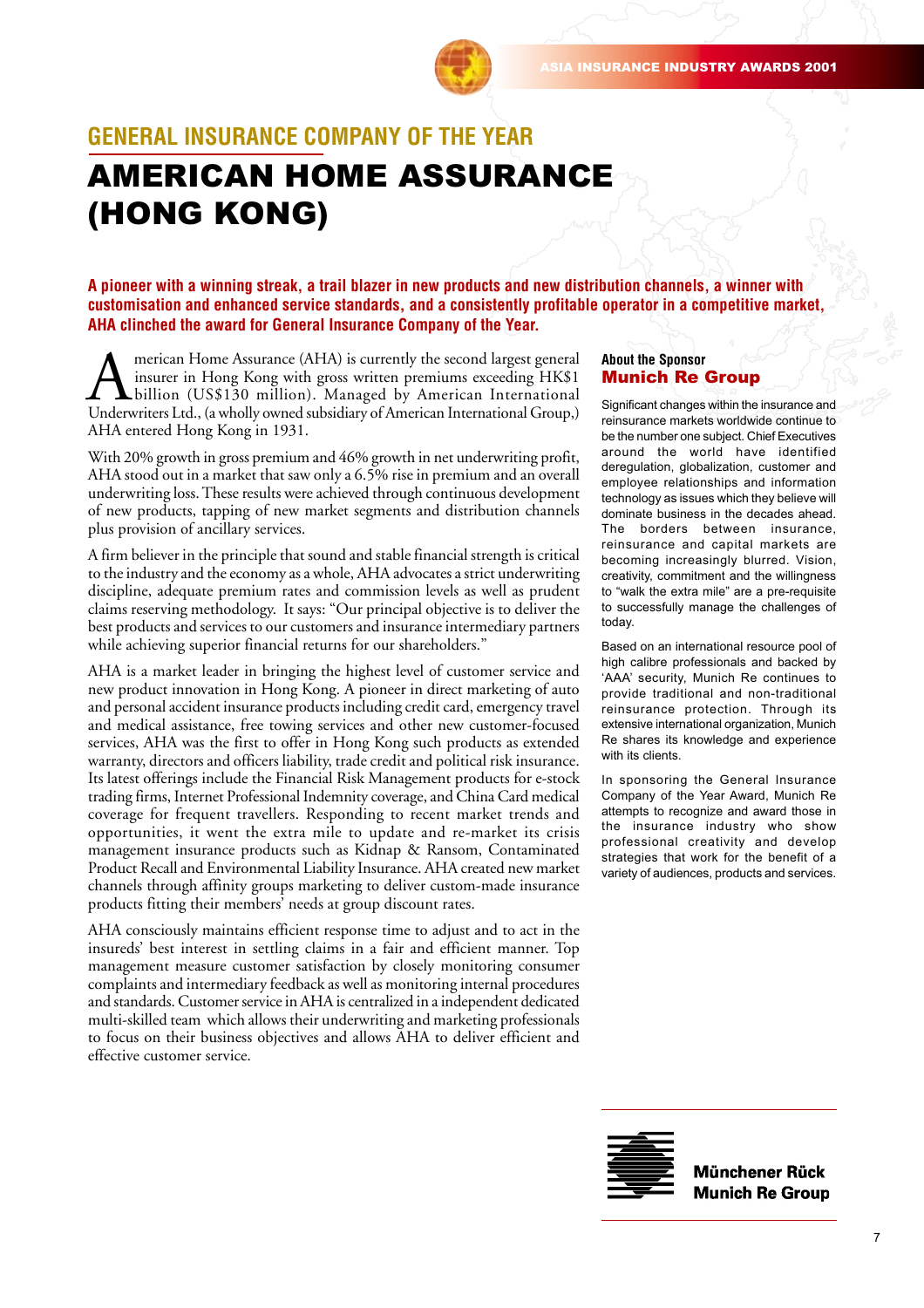

## **EDUCATIONAL SERVICE PROVIDER OF THE YEAR** SINGAPORE COLLEGE OF INSURANCE

**With its intensive online coursewares and effective online communication facilities allowing 24/7/365 services and consistent training anytime, its innovative proactive responses to the changing needs of the marketplace, its value-added customised training courses for its corporate clients, the Singapore College of Insurance (SCI) emerged the Educational Service Provider of the Year, its second win in five years.**

As a pro-active institution anticipating the needs of its clients in the e-world, the Singapore College of Insurance launched its on-line communication facilities in January 2000, raising productivity, providing convenienc the Singapore College of Insurance launched its on-line communication facilities in January 2000, raising productivity, providing convenience to customers, and reducing costs as well as improving response time to clients. They can buy books and register/pay for all courses and examinations electronically 24 hours x 7 days. With the enhanced technology in training delivery, the College is able to offer consistent training to a wider student base who can access on-line training anytime, anywhere and at their own pace and can even obtain "just-intime" learning.

With in-depth industry-wide training needs analysis completed, SCI has helped no less than 12 insurance companies structure their annual training plans tailored to their business strategies and objectives, as well as gone the extra mile to enable these companies to obtain Government subsidy for these courses.

Using the latest technology to meet the industry's training needs in the most efficient and effective way, in July 2000, the SCI launched two web-based coursewares - "Basics in Life Insurance" and "Basics in General Insurance". These coursewares not only incorporate voice-over and animated visuals but also provide simulated examination papers that candidates can take on-line over the web after going through the 10-hour courseware. Students can instantaneously receive their report cards identifying their areas of weaknesses for improvement before they sit for the actual examinations in SCI. In the past twelve months, the two coursewares have reached an estimate of 2,900 people respectively.

Going further, SCI has moved forward to develop a third course - Financial Needs Analysis - using Internet as a medium. This 8.5 hour courseware is highly interactive - various pedagogical learning tools such as puzzles, drag-&-drop exercises, interesting case studies and simulations are used to enhance the learning process. The whole courseware and simulated examination papers will be hosted on a Learning Management System (LMS) - a unique, state-of-the-art interactive learning tutorsupported platform that simulates a traditional on-site classroom and enhances communication and feedback amongst students and their tutor.

Another of SCI's proactive move is to synergise with individual insurance companies to help them develop their own learning portal and a customized version of the FNA courseware. Several other technical coursewares are in the pipeline, but as part of its move to develop a full-fledge virtual classroom, SCI is also set to launch innovative soft-skills coursewares, such as those on social etiquette, dining manners, and consultative sales.

At the regional level, SCI has been very active as the promoter of APRIA, working closely with the other training institutes in the Asia Pacific. It has continued to actively provide training at the regional level, doing 10 regional programmes in 2000, including the General Insurance Residential programme for Asian Executives.

In a year, the SCI conducts 69 courses ranging from technical workshops and seminars, agency development and financial planning to Management Development and Executive Seminar and Briefings.

The SCI, set up in 1974, was the first insurance educational body in Singapore to obtain the ISO9002 Certificate, and boasts of a quality service delivery system in education. In 1997, it won the Educational Service Provider of the Year award for "its extensive use of information technology and its track record in training not just Singapore-based insurance professionals but also executives from the region".

#### **About the Sponsor** Swiss Re

Swiss Re has been in the reinsurance business since 1863 and is an acknowledged global leader in its field. Throughout its history, Swiss Re has kept pace with market and technological changes by successfully developing and managing its people, its technical know-how and its financial skills base. Swiss Re's capital position and expertise are matched by its desire to be a leading knowledge company in financial services. Its professional service to clients includes a commitment to further the development of the insurance and reinsurance markets through education, client training courses, seminars and knowledge-transfer. In addition, Swiss Re sponsors professorships, research, teaching activities and awards at selected universities and focuses on departments and schools which are strong in providing education in the areas of strategic importance to Swiss Re's clients and, therefore, to its future. Swiss Re is very pleased to sponsor the Educational Service Provider of the Year Award, which reflects its belief that fostering an exceptional learning environment provides the backbone of a successful modern organisation where expertise, innovation and excellence are the key success factors in meeting the increased expectations of today's dynamic financial marketplace.

# **Swiss Re**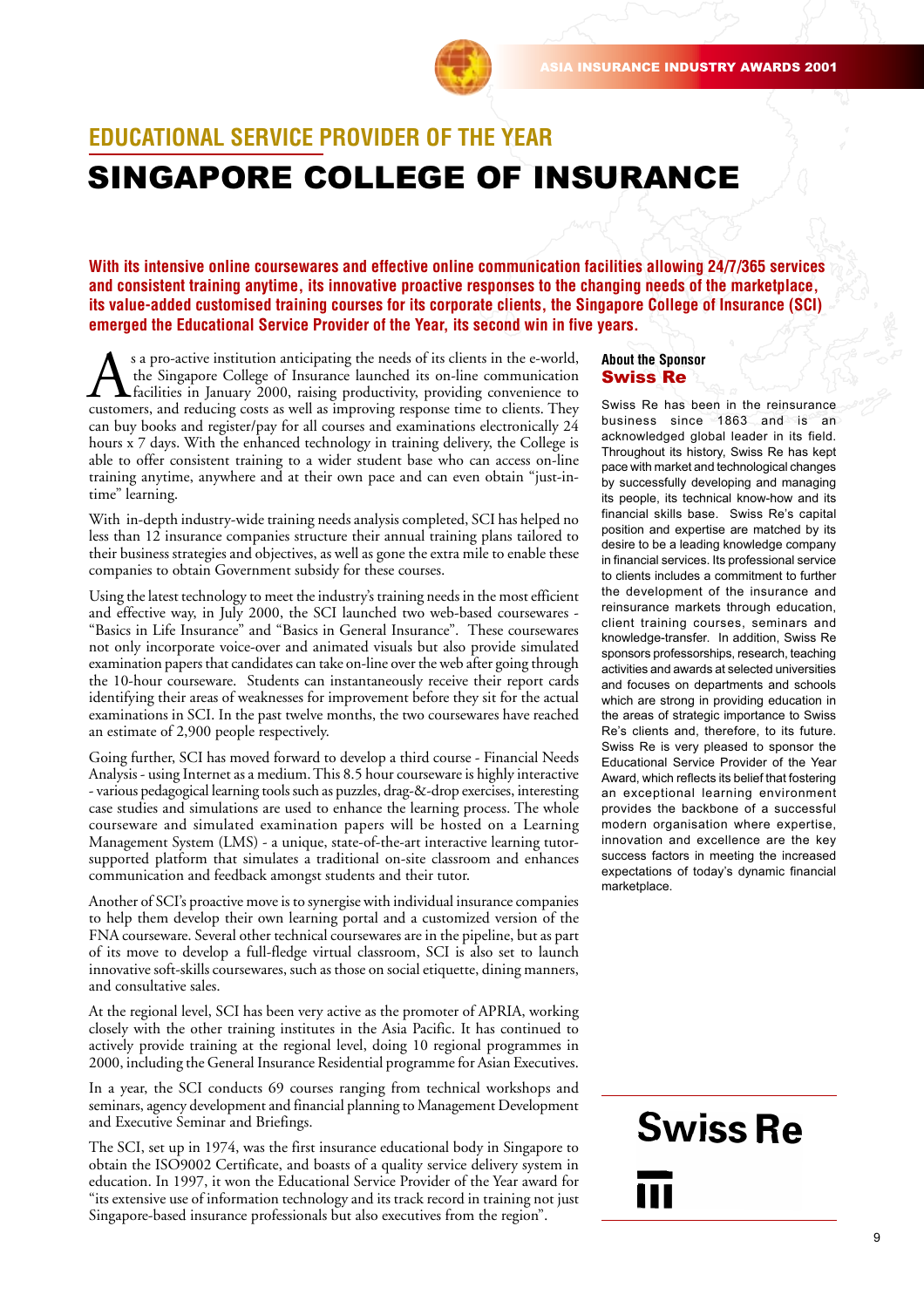

## **INNOVATION OF THE YEAR** CIGNA INTERNATIONAL - LINA KOREA

**In a market used to sales agents, Cigna International in Korea - LINA Korea - managed to win numerous consumers over with an innovative direct and telephone marketing interactive channel. Although the idea might be simple and old in other markets, the ground breaking spirit of LINA Korea with its clever customised implementation that led to phenomenal success with more than US\$59 million in 2000, convinced the judges that this effort should be saluted.**

#### **Telemarketing with Great Success!**

Tapping into the global experience of its parent, CIGNA International, LINA Korea became a leader in innovation and customer awareness in Korea with its new direct response marketing strategies in mail and telemarketing. I LINA Korea became a leader in innovation and customer awareness in Korea with its new direct response marketing strategies in mail and 650 telemarketers), and administration to the operational aspects of providing high quality value for money products to the consumer, with lower acquisition and administration costs that are passed onto the customer.

Knowing that the complexities of the insurance products may confuse customers, LINA Korea aligned its product base with the right distribution methods to gain customer understanding and meet their needs. With over 40% Koreans concerned about cancer, and their cultural bias to buy insurance often based on personal obligation to alliances, LINA Korea rose to the challenge by setting up the innovative combination of low-pressure sales technique with a simple and understandable product that met the growing concern of the Korean population. It tele-marketed a simple and inexpensive cancer product via its sponsor partners. And the result: Over 430,000 new customers within 18 months satisfied with their purchase based on the ease of procurement as well as an understanding of the purchase. Growth of over another 500,000 new policies within the next 6 months is projected.

With its success, competitors have followed similar designs, making the market very dynamic with direct marketing growing in importance at the expense of traditional channels. LINA Korea expects that its recent success will pave the way for e-business opportunities.

LINA Korea has written more than US\$ 59 million in premiums in the year 2000 alone, and year-to-date performance at 31st March 2001 was 79% ahead of prior year! Such was the power of its marketing campaign which made the Korean operation recognized and rewarded by CIGNA International Corporation as the "Country of Year 2000" in its set up. LINA's thinking "went beyond the box", it "took the high ground" and "showed great courage" in developing this innovative business model, said its top management.

LINA Korea believes that competing in a market with highly skilled and largescale companies requires constant innovation that presents new opportunities to the consumer. LINA is very proud that in this instance, they not only met their insurance needs, but also allowed the consumer contact to be initiated by different distribution channels other than the "acquaintance marketing" that is prevalent in the industry.

With its overwhelming success, LINA continues to place customer satisfaction as the highest priority, making definite and purposeful efforts with regards to customer privacy, service delivery and accessibility to service staff to ensure that the customers remain satisfied. Not only has sales increased rapidly, but customers have remained loyal - a true test!.

#### **About the Sponsor** Manulife Financial

Manulife Financial is a leading Canadianbased financial services company operating in 15 countries and territories worldwide. Through its extensive network of employees, agents and distribution partners, Manulife Financial offers clients a diverse range of financial protection products and wealth management services. Manulife Financial has operated in Asia for more than 100 years and has one of the most extensive operations of any life insurance company. Asian Operations encompass Hong Kong, Indonesia, the Philippines, Singapore, Taiwan, Shanghai (China), Macau, Vietnam and Japan.

Funds under management by Manulife Financial (Manulife Financial Corporation and its affiliated companies) were Cdn\$140.9 billion as at June 30, 2001.

Manulife Financial Corporation trades as 'MFC' on the TSE, NYSE and PSE, and under '945' on the SEHK. Manulife Financial can be found on the Internet at www.manulife.com.

**III** Manulife Financial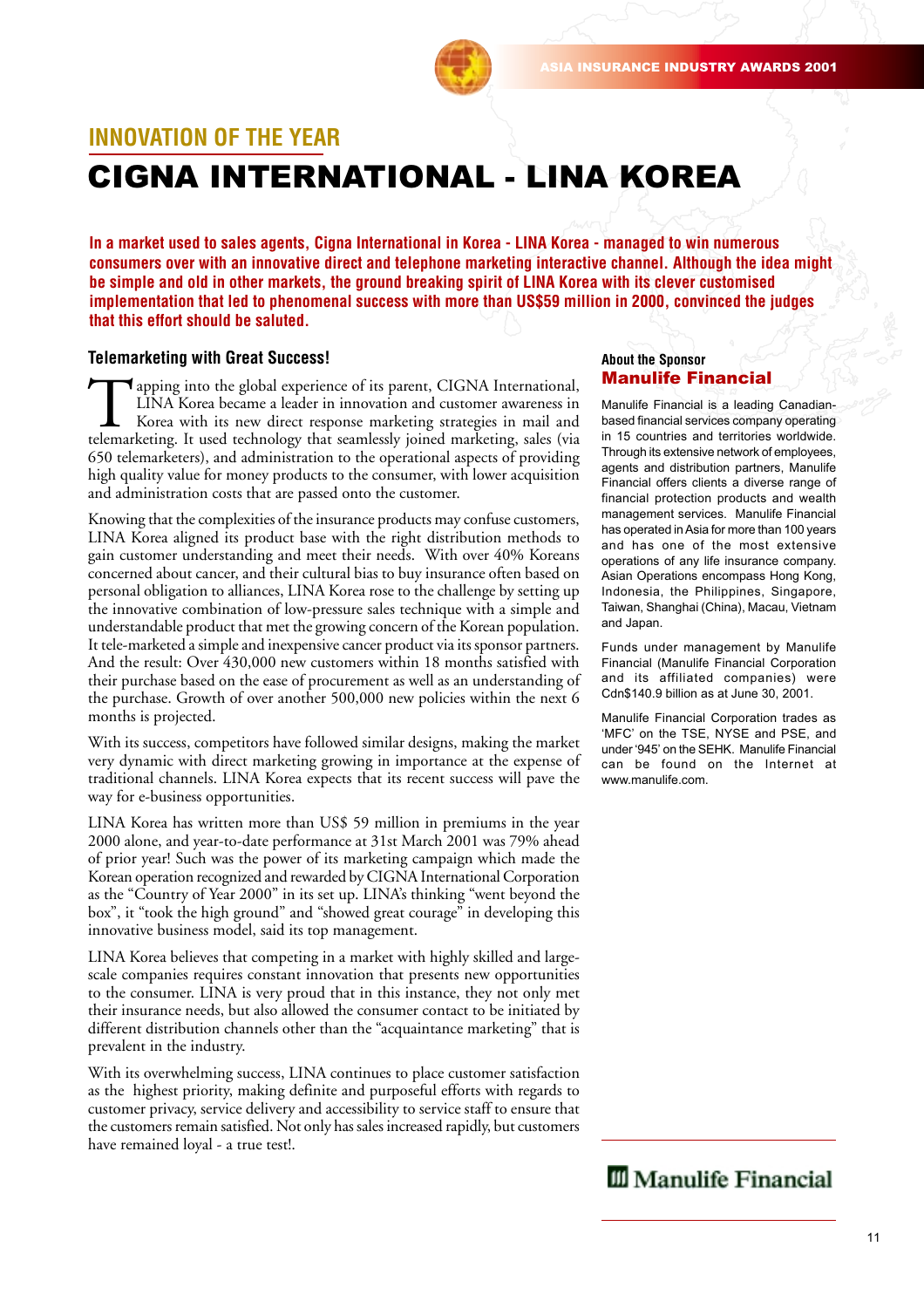

## **SERVICE PROVIDER OF THE YEAR** TILLINGHAST-TOWERS PERRIN

**In this diversely contested category, Tillinghast-Towers Perrin emerged as the judges' choice because of its focus on "building relationships, producing results", and its global reach and local understanding, to tap into its intellectual capital to help clients here in Asia grow to become world leaders.**

Tillinghast-Towers Perrin provides management and actuarial consulting to the financial services industry worldwide with its consultants helping clients improve business performance through quantitative analysis, insight and execution.

With the vision to be the leading business partner to financial institutions in Asia, with a tagline that says "Building Relationships - Producing Results", the firm aims to assist in the drive to enhance the insurance markets in Asia to such a standard to be recognised as world leaders.

Responding to the trends and needs of the marketplace positively, Tillinghast has grown its resources and expanded its client base from insurance companies to include banks, fund management and securities companies to reflect the convergence of the financial services industries.

And to expand its service offerings, the firm has gathered leading edge intellectual capital from the four corners of the globe, whilst appropriately tailoring them for the various markets of Asia. It actively recruits leading market practitioners with expertise in specialist fields with hands-on practical operational experience. It now has a staff of 50 insurance specialists in Asia from less than 10 four years ago.

Tillinghast staff are active members of actuarial bodies, councils and committees (including assisting in education) over Asia. They have dedicated time to regulators, particularly in China, Taiwan and Hong Kong, to assist them in understanding regulatory practice elsewhere and providing input to improve various regulatory regimes.

The firm has supported various insurance industry bodies, including sending experts to speak at numerous conferences over Asia and sharing their insights with practitioners and leaders. Tillinghast provides education sessions to university students on insurance matters and sponsor an actuarial software laboratory at Fudan University in Shanghai as well as provide regular sessions at Hong Kong universities and seminars to insurance industry leaders.

Responding to clients' expectations for advice in areas which require quantitative analysis, market knowledge and financial acumen, Tillinghast provides insights, strategies and solutions which arise from a deep understanding of predictive models, risks and how economic value is created. In Asia, the firm provides outstanding services in the areas of market analysis, entry, and positioning; mergers, acquisitions and restructuring; shareholder value management; customer value management; distribution; managing financial and business risk; and best practice financial management.

With the clients and the enhancement of the insurance industry as its top number one priority, Tillinghast ranks professional excellence and leading edge thinking; highest quality and integrity; and producing results and responsiveness (delivering and doing whatever it takes to get the job done) as their top strategic drivers.

Tillinghast boasts that its relationships are formed locally; but because it's a global firm, its local offices can draw on expertise from their worldwide network. As its management says: "We view every project as an opportunity to forge a partnership with our clients. We approach them first by listening, by asking questions, by understanding their business. Then, we work with them to meet their needs."

#### **About the Sponsor** ING Antai Life Taiwan

ING Antai Life Taiwan defines its mission as "delivering the best quality insurance and financial services, allowing customers to live with security, dignity and greater health, and evoking the highest degree of customer satisfaction".

ING Antai was the first life insurance company in Taiwan to be awarded the ISO 9002 certification. Its 24-hour customer service center is manned by roster - even by the CEO. The firm has more than 60% of market share among foreign life insurance companies in Taiwan, and is ranked fourth in the whole sector.

During the devastating earthquake in Taiwan in September 1999, ING Antai offered the Orphan Program which provides a monthly allowance for orphans until they reach the age of 20.

The company was voted Life Insurance Company of the Year in 1998 at the Asia Insurance Industry Awards; the leader of the company, Mr. Patrick Poon, was elected as Personality of the Year in year 2000. ING Antai was also voted Most Admired Insurance Company in 1998 and 2000 by Common Wealth magazine.

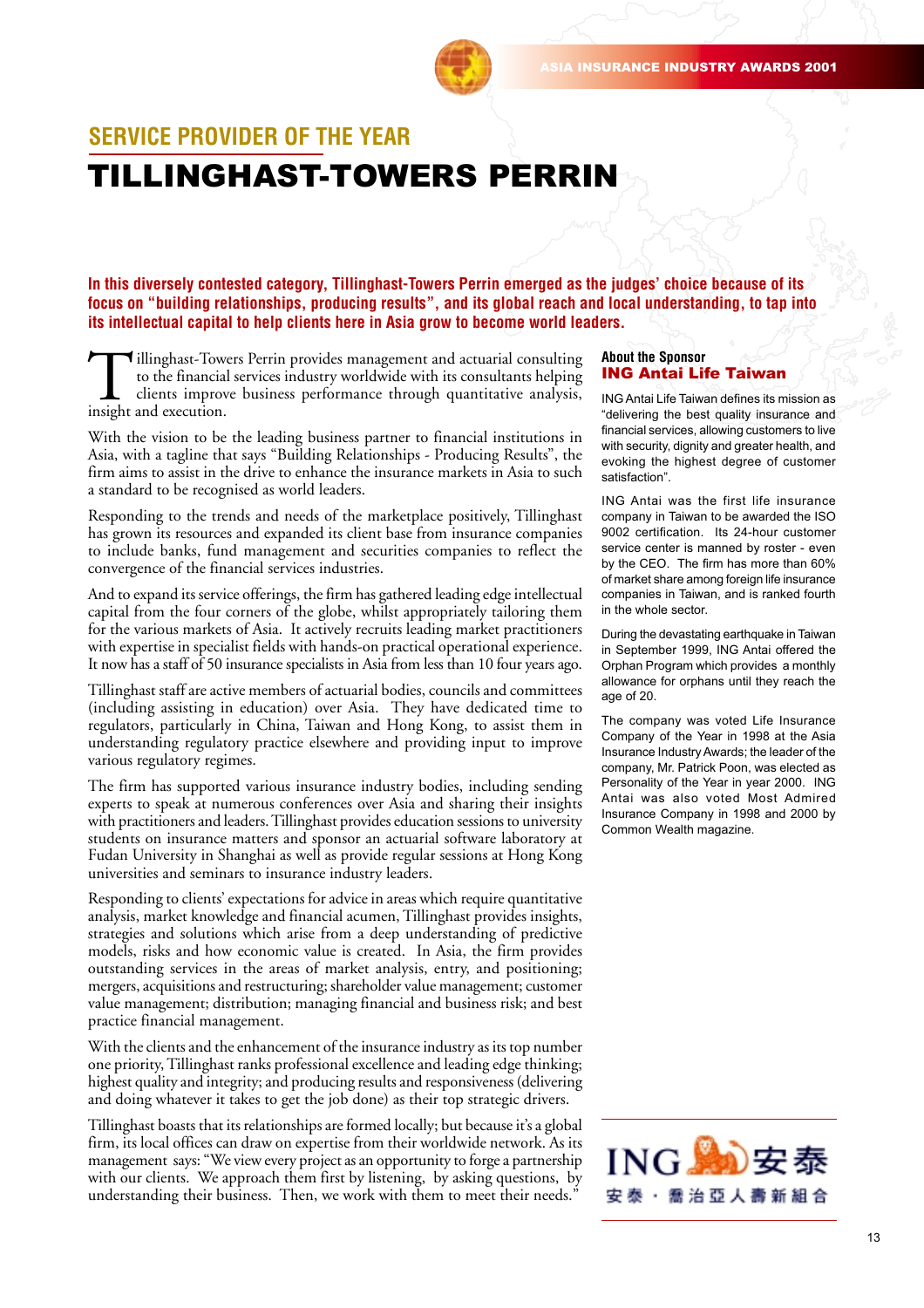

## **RISK MANAGER OF THE YEAR** MR KEVIN KNIGHT AUSTRALIA

**With a long and distinguished career in the risk management profession, Mr Kevin Knight, saluted by his peers, was the natural choice for this year's Risk Manager of the Year. He has been promoting the professional development of risk managers globally and in the Asia Pacific for the past 20 years, teaching risk management as a living discipline to students and actively involved in helping several corporate and government entities design effective risk management regimes. He is Master of the Risk management game, which he lives and breathes.**



Mr Knight has had a long-term commitment to the development of robust<br>corporate cultures committed to strong risk management practices and<br>Queensland Education Department, he has been actively involved in assisting a corporate cultures committed to strong risk management practices and procedures. In addition to his work as Risk Management Coordinator, Queensland Education Department, he has been actively involved in assisting a wide range of organisations in the National, Regional and Local Government areas within Australia and New Zealand to adopt and develop effective risk management regimes. His achievements have resulted in an enhanced risk management environment that promotes more effective Corporate Governance through the effective management of risk.

Within Education Queensland, he has been particularly active in developing the application of risk management techniques to the management of students with behavioral problems due to intellectual and other impairments.

Mr Knight has been very active in furthering the risk management profession and the professional development of its practitioners throughout the Asia - Pacific Region in particular, as well as globally over the past 20 years. He has been widely published and quoted by the risk management media throughout the world as a leading proponent of risk management. He has presented papers, lectures, seminars and workshops on risk management in Japan, Korea, The Philippines, Indonesia, Singapore, Malaysia, India, South Africa, Canada, Belgium, England and Monaco in addition to his extensive activities in Australia and New Zealand.

Active in several committees on standards and education, he is currently heading the following groups:

- International Organisation for Standardisation (ISO) Working Group on Risk Management Terminology;
- The Standards Australia Working Group on Risk Management Assurance;
- President of the Australian Institute of Risk Management, having also held the position in 1990

A former President of the Queensland Chapter of the Association of Risk and Insurance Managers of Australasia (ARIMA), Mr Knight is member of the Board of Directors of the International Federation of Risk and Insurance Management Associations (IFRIMA), having served a four-year term each as President and Chairman. He is currently Secretary & Administrative Director of the Federation of Asian, Pacific & African Risk Management Organisations (FAPARMO).

As early as 1988, Mr Knight had identified the need for the development of appropriate professional development training as one of the most urgent needs of the Asia-Pacific region. He has been actively involved in the development of Risk Management Education syllabi that will not only benefit Australian and Asia Pacific practitioners.

Recognising the need for greater unity of risk management practitioners if their voice is to be heeded by government and corporate decision makers, he has actively worked for over 15 years to achieve greater cooperation within not only the Australian risk management community but within Asia as well as globally.

In 1996, the IFRIMA Board presented him with an award in recognition and appreciation for outstanding contributions and leadership to IFRIMA. His work was recognised by his peers in Australia in 1996 when ARIMA at its Annual General Meeting elected him to Honorary Life Membership and in 2000 when the AIRM Annual General Meeting elected him as an Honorary Fellow.

#### **About the Sponsor** AIG

American International Underwriters (AIU) is a member company of American International Group, Inc. (AIG), a world leader in insurance and financial services.

AIU is the general insurance arm of the Group and a name well-known to professional risk managers worldwide. AIU is a leader in providing professional services and products to Asia's dynamic region of consumer, commercial and industrial clients.

AIG companies have been doing business in Asia for over 75 years. AIG life and general insurance operations in Asia are located in Hong Kong, Guangzhou, Shanghai, Shenzhen, Foshan, Thailand, Malaysia, Singapore, Indonesia, Brunei, Philippines, Taiwan, India, Guam, Saipan, Australia, New Zealand, Japan, Korea, Hanoi and Ho Chi Minh City.

AIG holds Triple-A ratings from principal rating agencies, Moody's and Standard & Poor's.

AIG's global businesses also include financial services and asset management. For more information, access the AIG home page at www.aig.com .

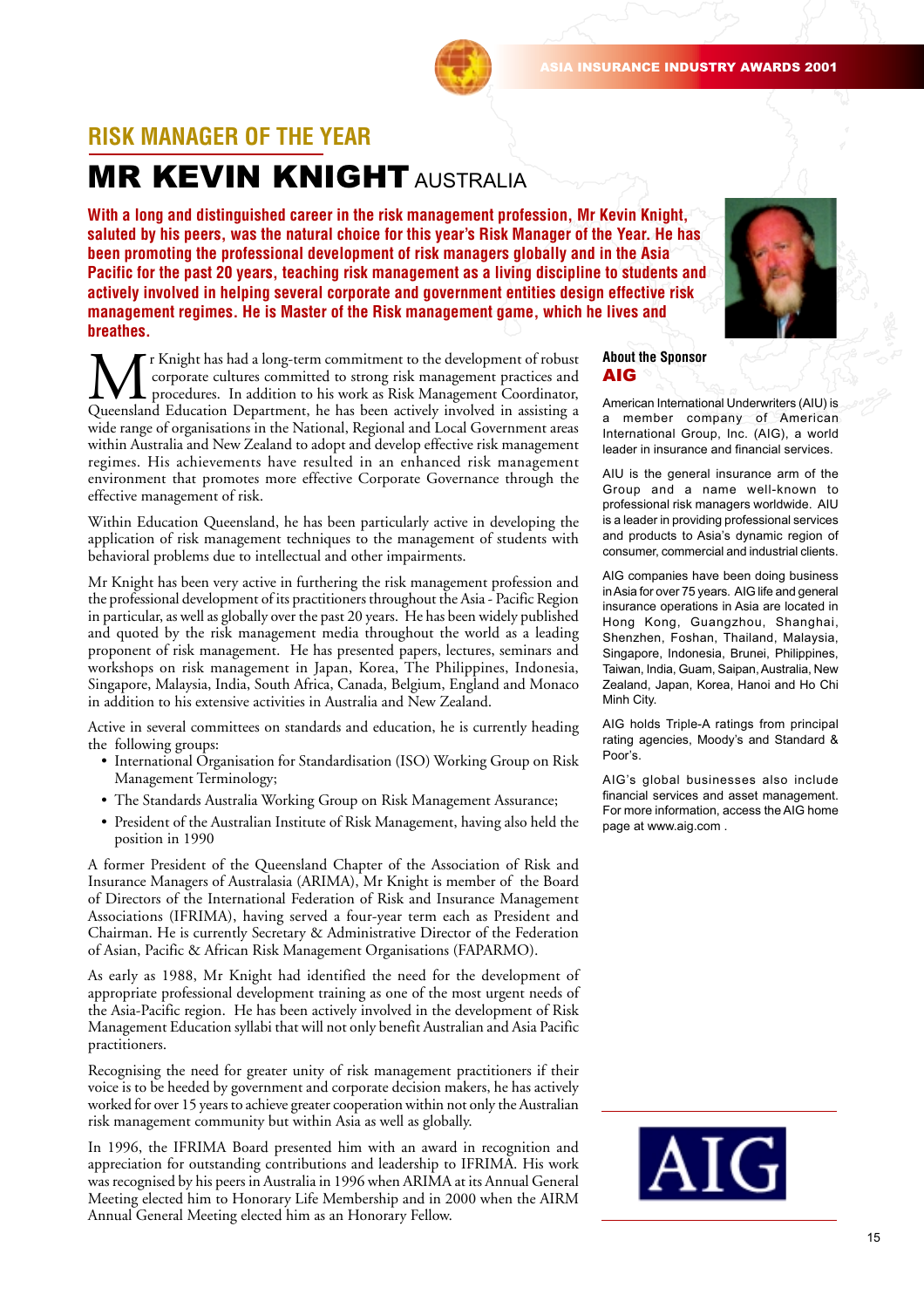

# **BROKER OF THE YEAR** JARDINE LLOYD THOMPSON (JLT) ASIA

**Specialists working under one roof - that is the Matrix system of Jardine Lloyd Thompson (JLT) Asia named the Broker of the Year. With Singapore as their regional headquarters, the specialists and their teams work across hierarchical and geographical boundaries to provide comprehensive professional advice to their clients as well as to deliver the best possible solutions to them.**

I ardine Lloyd Thompson (JLT) Asia is<br>and corporate services in the Asia regi<br>in brokerage and trading profit was 119<br>continuous growth for the past three years. ardine Lloyd Thompson (JLT) Asia is a leading provider of risk solutions and corporate services in the Asia region. In 2000, the company's growth in brokerage and trading profit was 11% and 16% respectively, maintaining J

In Asia, JLT conducts its business through two groups - JLT Corporate Risks and Services and JLT Risk Solutions Asia. However for the benefit of their clients, the company functions as a single profit center business. Staff work as integrated teams of specialists, operating across hierarchical and geographical boundaries to deliver winning skills, services and solutions to Asian businesses.

JLT Corporate Risks and Services incorporates the Group's international retail businesses providing a full risk management and transactional broking service to their clients, while JLT Risk Solutions brings together JLT Asia's regional specialist businesses, or Matrix lines, under one roof in JLT Asia's regional headquarters in Singapore.

The Risk Solutions business provides major corporate clients with comprehensive professional advice, innovative risk solutions and transactional services either in support of JLT's retail operations or directly to clients. The matrix structure spans the Group's core business disciplines and melds the Group's considerable expertise from across the world, enhancing communication and ensuring that, through teamwork, its resources are tailored to match the different needs of each client.

With Asia's economic downturn, the management of JLT Asia has restructured the business, concentrating on building quality skills, intellectual capital and forming a unified "Team Asia" culture. The company was committed to delivering the very highest standards of comprehensive professional advice and innovative risk solutions available in Asia to meet the increasingly sophisticated needs of businesses.

In areas of product innovation, JLT Asia constantly pushed the boundaries of what has historically been known as 'insurance' and pioneering sophisticated products and solutions that address the risks inherent in industries today. The company combined innovation and intellectual capital with superior standards of service. The latest expertise development from the Risk Solutions business includes expertise in Capital Risk (combining insurance, banking and Capital Market techniques), Reinsurance (Treaty and Facultative), Captive Management, Risk Management, Natural Resources and Corporate Risks, Captive Management, Construction and Claims Solutions, Special Risks (Professional and Financial Risks), Affinity and e-Solutions and Aviation.

The company differentiates itself from their competitors through client focus and open structured teams. Every client, every project and every relationship enjoys hands-on involvement from senior management, supported by committed, skilled and focused teams.

#### **About the Sponsor** Lloyd's

More than 100 separate underwriting syndicates form a dynamic market that is a major power in world insurance.

Each policy written is backed by the security of an A rating from A.M.Best and an A+ from Standard & Poor's.

With 62% of their capital provided by major international insurers, they are at the heart of the global insurance industry

The structure of the market, containing over 100 distinct business units, promotes creativity and entrepreneurial flair. The result: rapid solutions tailored to business needs

- 5 out of the top 10 telecommunications companies rely on
- their networks.
- 8 out of the top 10 pharmaceutical companies feel more secure with them.
- The top 4 petroleum companies enjoy Lloyd's flexibility.
- The top 10 banks let Lloyd's take the risk.
- The top 5 motor vehicle manufacturers feel more secure with Lloyd's.

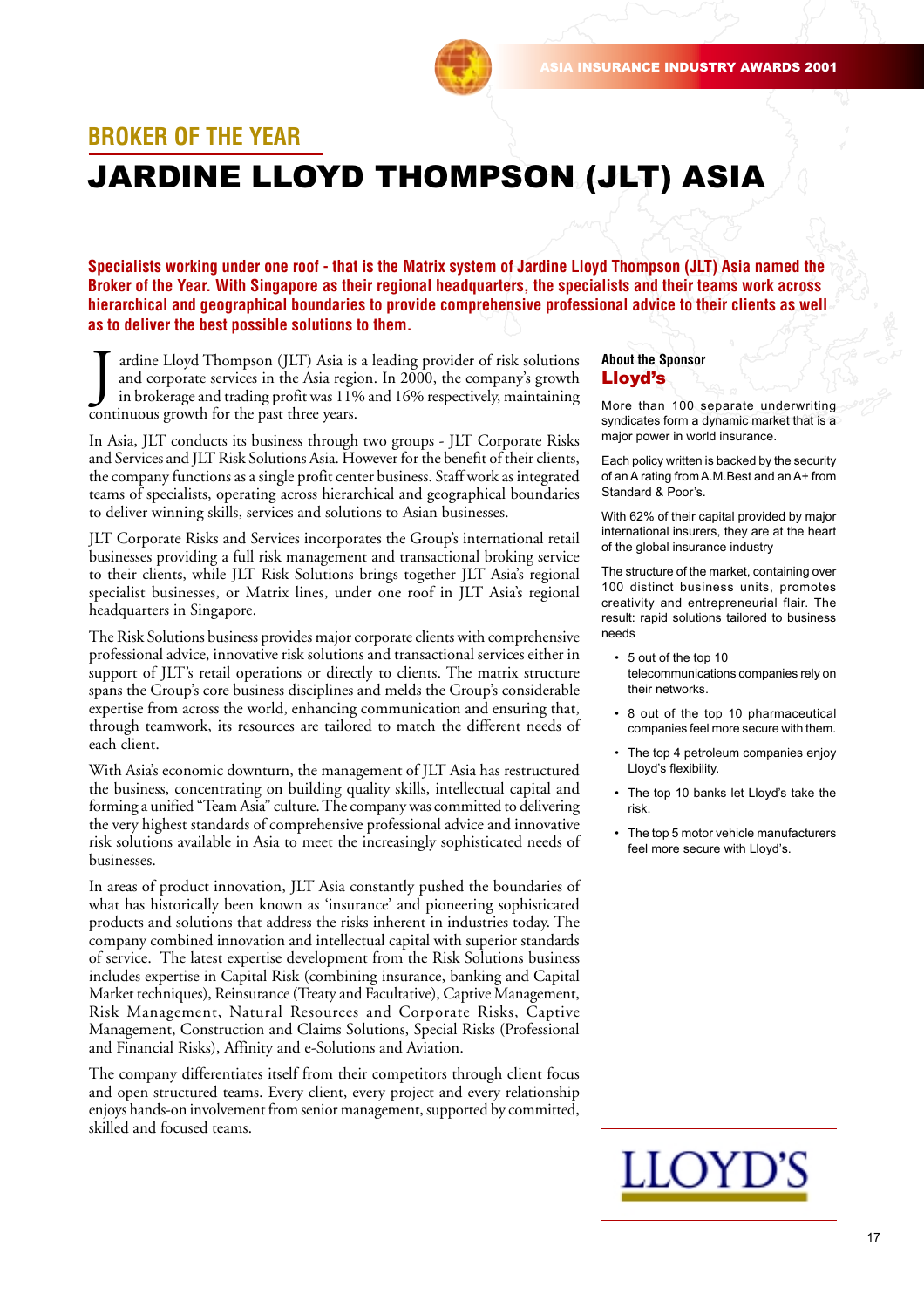

## **REINSURANCE BROKER OF THE YEAR** GUY CARPENTER

## **With new software and systems introduced to their clients, in a year which saw a dynamic growth in its regional business to the tune of some US\$500 million in premium handled, Guy Carpenter won this award with its drive to be the Number One choice in every market it served with its range of value-added unique services.**

With its dynamic growth in the region, Guy Carpenter in Asia exceeded<br>the growth targets set by its shareholders despite the difficult economic<br>environment. Premium revenue handled by Guy Carpenter for the<br>Asia Region, exc the growth targets set by its shareholders despite the difficult economic environment. Premium revenue handled by Guy Carpenter for the Asia Region, excluding Australia, is now close to US\$500M for 2000/2001. One of its most notable successes was the appointment as Lead Broker for the Chinese Government Insurer - The People's Insurance Company of China. For the first time in their 52-year history, PICC bought the largest Catastrophe Reinsurance Programme in Asia (outside of the Japanese market) thus providing a solution to the problem of natural perils exposure in China. Guy Carpenter was proud to assist in the effective design and placement of this programme.

In the hectic year, several key ingredients of the Group's strategic plan for their continued development in Asia were implemented to ensure continued business prosperity and future growth.

Guy Carpenter's corporate vision remains as :

"To set the industry standard for Risk Management consultation and Reinsurance services across Asia and to be the No. 1 choice in every market we serve."

In pursuit of this objective, it has further strengthened its network of offices in Asia to ensure the highest levels of service. In the Asian continent, excluding Australia and New Zealand, with the two new offices in Labuan and Manila, it now has 6 offices in 6 countries (Seoul, Tokyo, Hong Kong, and Singapore being the other four) with 100 staff.

Guy Carpenter has gone the extra mile to strengthen existing offices in the region with the deployment of additional key competencies such as Actuarial/ Financial Analysts, qualified Risk Managers and additional experienced Brokers for both Facultative and Treaty Reinsurance disciplines. For example, the Team in Singapore has expanded from under 25 personnel two years ago to over 40 in 2001.

Ensuring the highest quality of service to clients has required extensive staff training at all levels for Guy Carpenter undertaken both in Singapore, around the Asia Region and with secondments to Australia, London and New York to ensure a "best practices" approach to business.

The group's "Driving for Performance" programme has become a core value of the organisation together with existing core values of innovation, excellence, openness and integrity - characteristics the Group believes will ensure their continued success.

In 2000 / 2001, Guy Carpenter "rolled out" in Asia, its Dynamic Financial Analysis (DFA) capability with its proprietary software model known as "MetaRisk". There is also its catastrophe services unit, Instrat (cati@guycarp.com), which offers clients the latest information on natural peril occurrences as they occur globally for both typhoon/flood and earthquakes. Clients can check the latest updated data on reinsurers' security as provided by over 20 trained actuaries based in the New York office on their website, a service that is much valued by the industry.

#### **About the Sponsor** Labuan Reinsurance (L) Ltd

The sponsor for this vear's " Reinsurance Broker of the Year " award is Labuan Reinsurance (L) Limited, (known as "Labuan Re"). The Company was incorporated in the International Offshore Financial Centre of Labuan in 1992 and writes reinsurance business mainly from the Afro-Asian insurance markets. Labuan Re has a paidup capital of US\$ 150 million and an additional US\$50 million has been allotted but not called. The Company's shareholders are major corporations involved in finance/ banking, telecommunications, heavy industry, energy/power generation and shipping in Malaysia.

The Company has been awarded a rating of B++ (Very Good) for its claims-payingability by A.M. Best Company.

The award for the "Reinsurance Broker of the Year" sponsored by Labuan Re recognizes not only the individual or individuals who have excelled in their efforts in developing and promoting effective reinsurance programmes but also endorses their efforts in cultivating best reinsurance broking practices.



**LABUAN RE**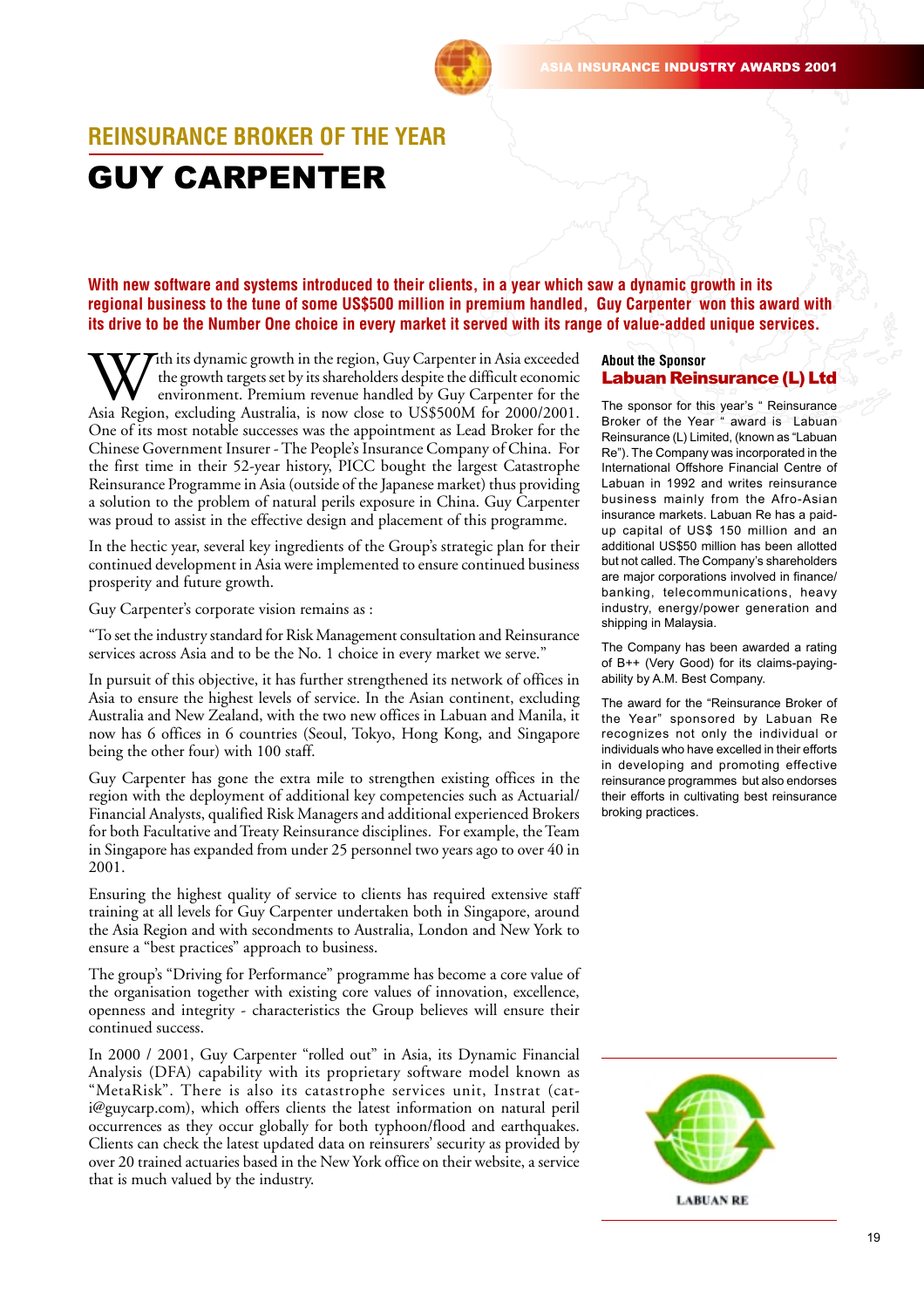

## **REINSURANCE COMPANY OF THE YEAR** SWISS RE

**Swiss Re has emerged as the winner for the second consecutive year, showing its continued firm commitment to the markets in Asia and its determination to be the authority in managing capital and risk through superior reinsurance products and financial service capabilities, while giving clients the full use of their strong investments in R&D.**

s one of the world's leading and financially secure reinsurers, Swiss Re has developed a solid reputation for its commitment to exceptional risk management solutions. Its geographical and lines of business diversification developed a solid reputation for its commitment to exceptional risk management solutions. Its geographical and lines of business diversification is second to none and numerous analysts believe, the reinsurer pursues a highly innovative corporate strategy. Its core competencies are risk transfer, risk finance and asset management. Their objective is to be the authority in managing capital and risk through superior reinsurance products and financial service capabilities.

In 2000, Swiss Re achieved a double-digit increase in its earnings-per-share result, for the seventh consecutive year. A strong group profit of CHF 2,966 million was driven by a strong improvement in the non-life business and a record investment result. Total premiums earned rose 22% to CHF 22.1 billion.

Swiss Re aims to complement its global characteristics with a strong local presence. With over 70 offices in more than 30 countries, its network is far-reaching. This provides clients in local Asian markets with a two-fold advantage. They benefit from the comprehensive expertise, innovative tools and administrative support offered by a globally experienced group, whilst receiving services and solutions customised to local market conditions and cultures. Additionally, the firm continues to be a principal provider of training and product development seminars and knowledgeexchange to their insurance clients in Asia.

### **About the Sponsor** The Toa Reinsurance Company Ltd

The Toa Reinsurance Company (Toa Re) is the only Japanese professional reinsurer in Japan. It has three regional business units located in Hong Kong, Singapore and Kuala Lumpur in Asia. To reaffirm its commitment to provide seamless service in the region, Toa Re opened a liaison office in Taipei last year. In its Tokyo headquarters, Toa Re operates an Overseas Marketing Department handling the European and other international books of business. Toa Re also writes American business through a subsidiary located in New York. In addition to general reinsurance business, in 1997 the company was granted a licence to underwrite life reinsurance in Japan, making Toa Re a composite reinsurance company providing a spectrum of life and non-life services to its clients.

Toa Re is rated AA- by Standard & Poor's, and A+ by A M Best. These ratings symbolize Toa Re's financial strength and its strong position in the market. At the end of fiscal year March 2000, Toa Re's gross premium amounted to ¥ 132 billion.

Toa Re aims to promote and encourage Asian insurance and reinsurance activities, thereby enhancing the growth of Asian reinsurance business in Asia. In 1997, Toa Re won the Reinsurance Company of the Year Award. It is now a privilege for the company to contribute to this Award.

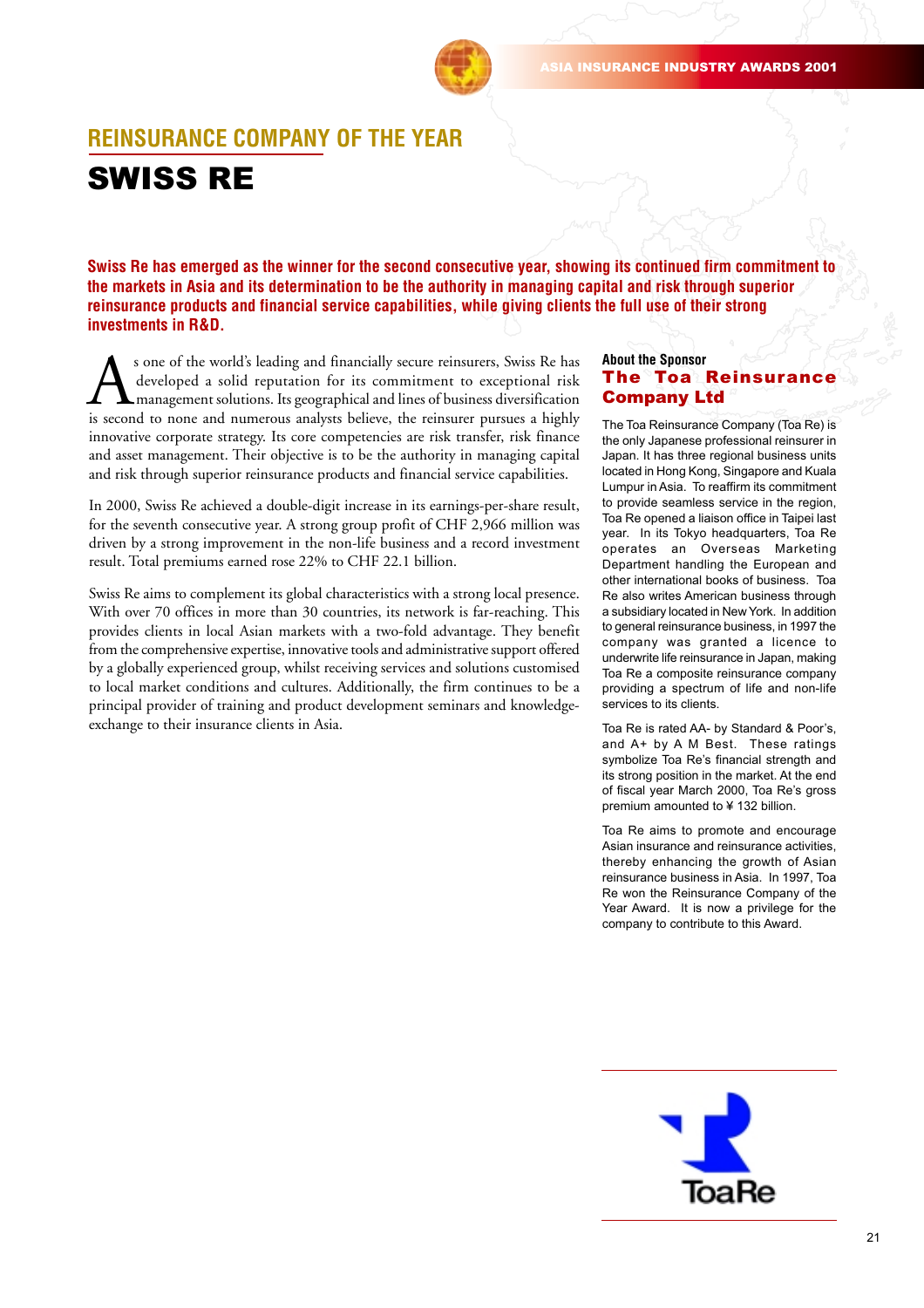

## **LOSS ADJUSTER OF THE YEAR**

## CUNNINGHAM LINDSEY INTERNATIONAL

**With its partnering attitude to the insurance industry including its interactive innovative Internet loss notification systems to help insurers access claims and loss information on a real time basis, and their visible presence and increasing commitment, Cunningham Lindsey International impressed the judges with its high quality value added service to clinch the award of Loss Adjuster of the Year.**

Cunningham Lindsey International (CLI) is deeply committed to the Asian insurance industry having been here for 11 years now with offices in 11 markets in the region from Australia to Vietnam, and representations in three Asian insurance industry having been here for 11 years now with offices in 11 markets in the region from Australia to Vietnam, and representations in three more markets.

Despite the negative impact of the Asian crisis, which affected the loss adjusting business detrimentally, and despite the contraction of markets throughout the region, CLI has maintained and developed market volume by strategies designed to sustain the highest quality of professional service.

In the past year, CLI boasts of four principal strategies, developments, products and services that enhance its image as a key value-added loss adjuster in the market. They include:

The development of Internet claims incident notification systems, "newloss.com" & "ENOTES". These innovative notification systems, developed in-house and offered free of charge to customers as a value-added service, allow registered account customers to securely notify new losses via the internet. They ensure immediate and simultaneous email and/or SMS-to-phone notification of potential losses to all interested parties, be they insurers, reinsurers, brokers or loss adjusters, thus eliminating delays in notification of potential losses to all interested parties.

ENOTES and newloss.com are in use on a number of major projects in the region including the

- Taiwan High Speed Rail Link (Taiwan)
- Delhi Metro Corporation subway project (India)
- KCRC Ma On Shan Railway (Hong Kong)
- Cyberport (Contact Risks) (Hong Kong)
- Cyberport Employee Compensation Program (Hong Kong)

Newloss.com is also being used by a number of major worldwide property and engineering clients, where the system additionally benefits risk managers and insurance carriers involved in such programmes, given the ease with which global time differences are overcome.

CLI has pioneered an Internet Client Interface by which their customers can monitor the development of individual cases or an entire portfolio, 24 hours a day, 7 days a week (24/7). This eliminates "telephone-tag" as facility clients can download customised reports and bordereaux at any time, giving unprecedented control and oversight of claims assigned to CLI.

A dedicated office was established in Singapore given the increasing importance of Singapore as a regional broking and reinsurance centre with risks increasingly being retained in the region rather than being reinsured back into traditional reinsurance centres. The CLI operations there specifically interface with brokers and reinsurers on regional accounts and claims on which they are appointed.

An operation was developed in Vietnam in 2001, making Cunningham Lindsey the first international loss adjuster to establish permanent representation there. With this, CLI is able to provide a more cost effective servicing solution to the handling of claims in Vietnam on behalf of the local market and reinsurers.

#### **About the Sponsor** HSBC Insurance Brokers (Asia-Pacific) Ltd

A member of the HSBC Group, it has been one of the fastest growing brokers of the last decade, despite the difficult conditions experienced in the insurance broking sector.

In recent years, HSBC Insurance Brokers has expanded throughout the Asia-Pacific region where they have achieved an enviable reputation for innovation in the field of risk management, insurance broking and consulting. They also pride themselves on having the resources to develop the innovative solutions to their clients' problems and to provide a complete risk management, insurance broking and consulting service. These attributes have been widely recognised by the industry and, in 1997 and 2000, HSBC Insurance Brokers (Asia-Pacific) Limited was awarded Broker of the Year by Asia Insurance Review, the first company to receive the award twice.

HSBC Insurance Brokers recognise that the world is changing and, with it, the risks to which their clients are exposed. Their international network enables them to adapt successfully to these changes. Through their network, they are able to access the global insurance markets and develop customised programmes using advanced techniques to meet the individual needs of corporate clients in Asia-Pacific region and beyond.

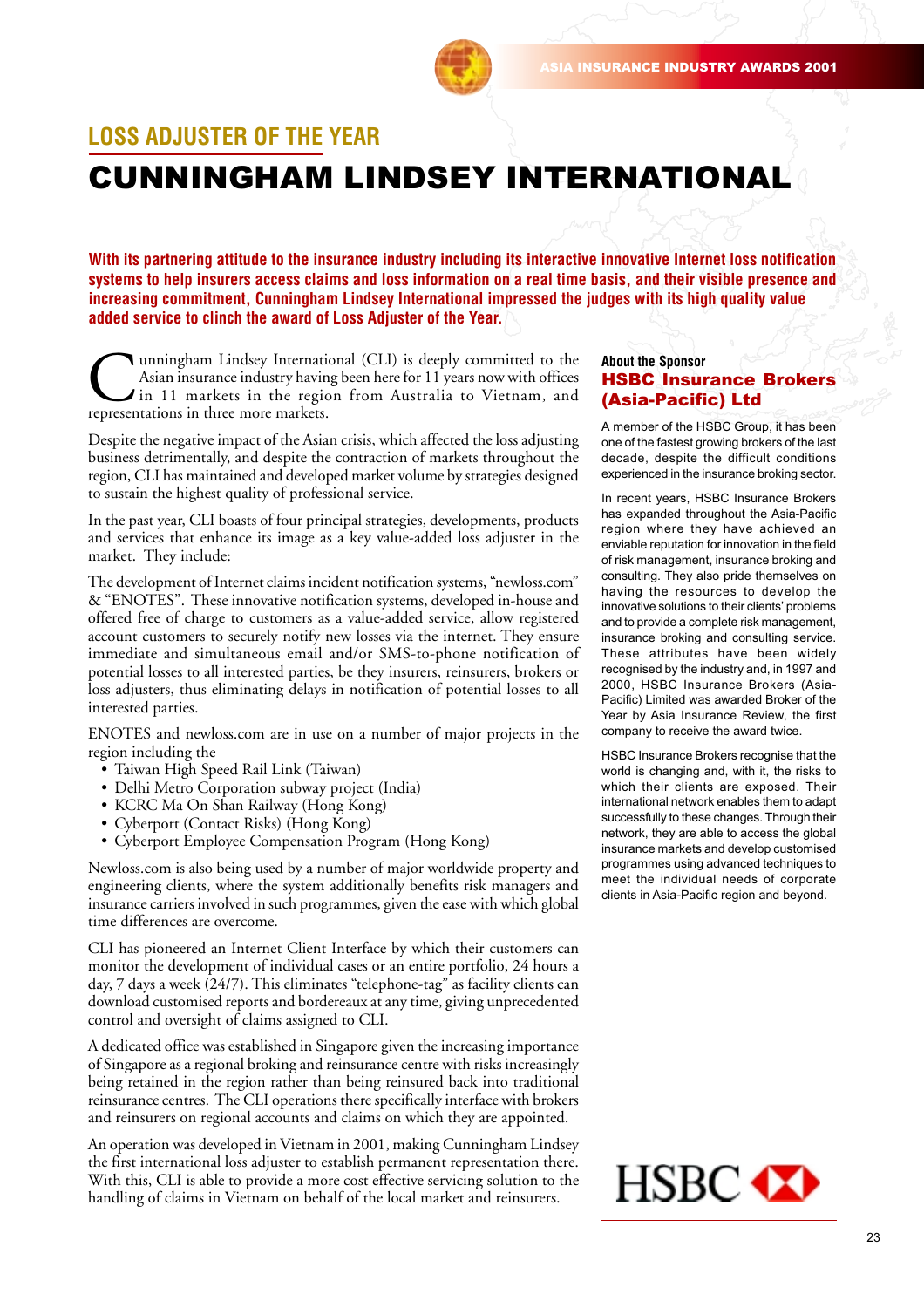

## LLOYDS.COM **INSURANCE WEBSITE OF THE YEAR**

**This user friendly, service oriented website, despite being a relative newcomer, clinched the Insurance Website of the Year Award with its extensive business oriented coverage and wealth of information about the products, the players in the markets and the industry itself. It is well-designed, providing all relevant industry data with just a click.**

Imed at commercial insurance buyers, including brokers, risk managers, insurance and reinsurance professionals worldwide, lloyds.com provides market tool for Lloyd's brokers to extend their global reach, and bring together insurance and reinsurance professionals worldwide, lloyds.com provides efficient, transparent access to Lloyd's via the Internet, an unparalleled market tool for Lloyd's brokers to extend their global reach, and bring together all parties in the risk transfer process by acting as an 'introduction agency'. They receive on average 40,000 hits per month.

A recent market research of the more than 2000 registered users found that 87% believe the site is useful, whilst 77% found it easy to navigate. It has also positively influenced them to do more business with Lloyd's (net increase of 39%).

**Market Finder** makes lloyds.com a true business-to-business site designed to help registered users worldwide locate and contact specialist carriers, Lloyd's brokers and online transactional sites, bringing together all parties in the risk transfer process. Users can contact multiple carriers simultaneously through the secure communication system.

Overall, Market Finder is an intelligent search tool for products offered by Lloyd's based on risk type and risk location. It holds details of over 1,800 insurance products, an unprecedented number worldwide.

Lloyds.com's editorially independent magazine, **Market Intelligence**, includes regular features and comments from industry professionals on a wide range of insurance and risk management-related topics. New articles are added each week and links to news headlines are updated throughout each day. The searchable, growing archive included almost 90 features just six months after launch. No registration is required is to view this section of the site.

The site also includes a Reference section, with four features:

- Essential Links by Class of Business with portals and websites selected and arranged according to class of business by lloyds.com;
- A Glossary with standard insurance industry and Lloyd's market specific terms;
- A link to the Market Wordings Database, an electronic library comprising over 8500 wordings, clauses, policy forms and schedules commonly used in the London insurance market; and
- Catastrophe Codes that help underwriters to identify the various interests involved in a given catastrophe.

The site comes replete with **Country Briefings**, that gives a specific overview of the commercial insurance environment, insurance legislation, regulation, taxation, key risks and compulsory insurance. So far over 20 countries are currently featured.

Overall, the site's clean design makes it easy on the eye, easy to navigate and most important of all - easy to use.

#### **About the Sponsors** Asia Insurance Review

Asia Insurance Review, launched in 1991, is the "Voice of Asia" as the premier professional regional journal remains committed to serving Asia's insurance industry, with informative editorial, on the spot updates, (both monthly and weekly) & technical conferences. With its entrenched support amongst the leaders in the market, Asia Insurance Review is the official magazine of the leading industry events in Asia, including the East Asian Insurance Congress, the Singapore International Reinsurance Conference, the Asean Insurance Congress, the Singapore International Insurance Brokers Conference as well as the Pacific Insurance Conference.

## The Review Worldwide **Reinsurance**

The Review Worldwide Reinsurance, which celebrates its 132nd Anniversary this year, is the market leading publication dedicated to senior re/ insurance professionals worldwide. Each month, The Review reports and analyses the current issues affecting the industry through its news, company and individual profiles, and market reports and exclusive research. In addition to the monthly magazine, The Review also produces the annual Baden-Baden Reinsurance Meeting Directory, The Review Directory of the World's Leading Reinsurers and co-publishes books which are free to subscribers.

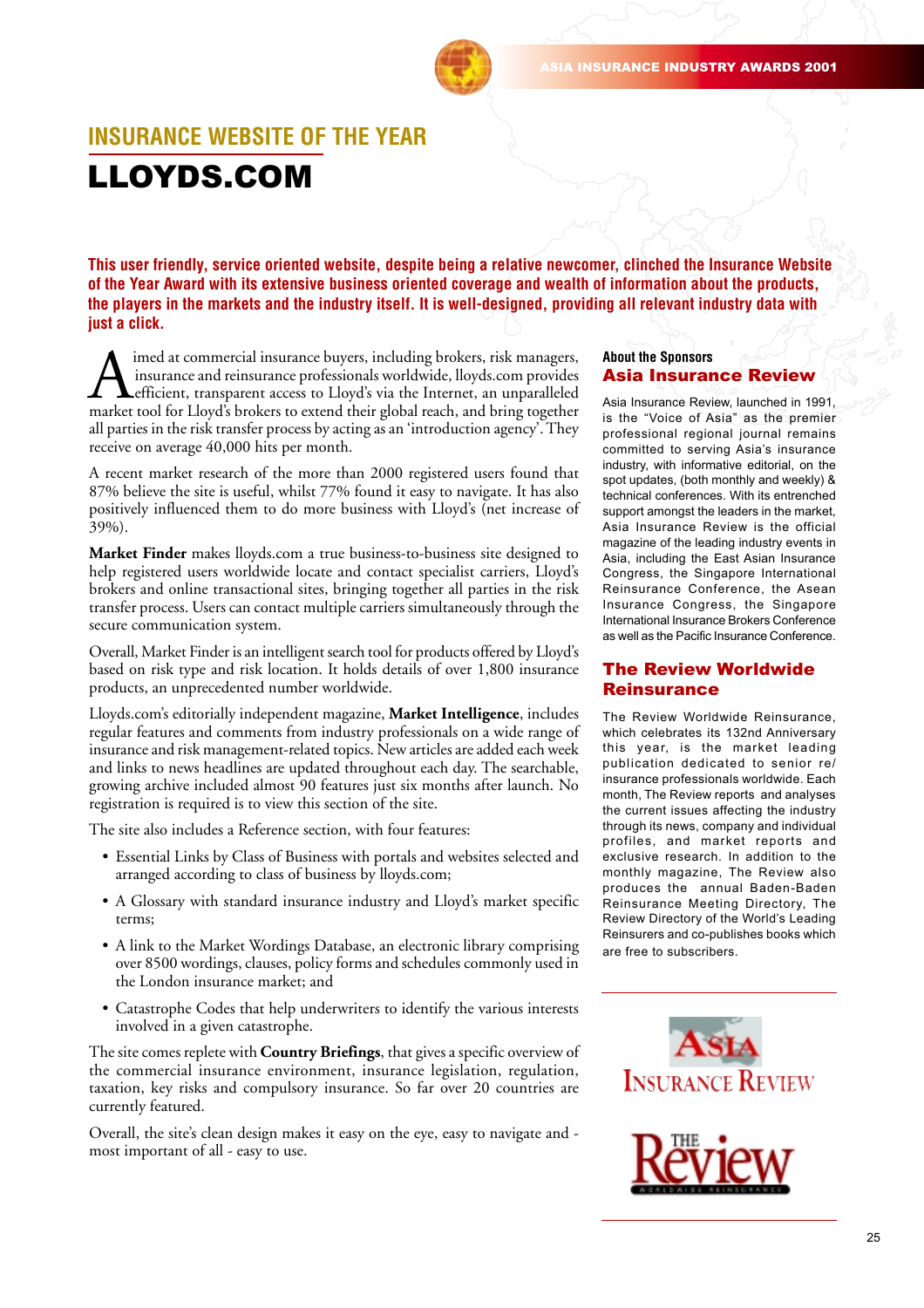

## **PERSONALITY OF THE YEAR** MR LAW SONG KENG

**For being more than a Group MD & CEO of an insurer while ensuring the firm's enhanced profitability, for his dedication to fostering higher standards and professionalism in the marketplace, for his dedicated visionary public service in chairing several of the industry's committees whose recommendations led to the liberalisation of the insurance sector and beyond, Mr Law Song Keng, winner of the Singapore Public Service Star, is the Personality of the Year.**



**A** former Insurance Commissioner turned corporate executive as CEO of OAC, a composite insurer, Mr Law Song Keng is widely known in insurance circles in both the life and general sectors for his strong technical backgroun OAC, a composite insurer, Mr Law Song Keng is widely known in insurance circles in both the life and general sectors for his strong technical background (being an actuary himself) as well as his industry-oriented spirit. He has always responded gallantly to serve the insurance industry of Singapore, and from that perspective, has made active contributions to the regional and international markets as Singapore's representative. He is an issues-oriented industry player who looks at the greater good of the industry and is not limited by narrow corporate perspectives. But his duties to the industry have not been at the expense of his corporate duties where he has risen from MD in 1992 to Group MD & CEO of the Overseas Assurance Corporation Ltd.

Mr Law Song Keng has been dealing with insurance since 1970 as a government official up till 1992 when he resigned as Deputy Managing Director of the Monetary Authority of Singapore and Insurance Commissioner to join the private sector. One of his most important contributions came in his service as the Chairman of the Insurance Industry Sector Subgroup under the Financial Sector Subcommittee on Singapore's' Competitiveness, whose recommendations ultimately led to the liberalisation of the Singapore insurance market. He was also appointed by the Minister to chair the Committee on Efficient Distribution of Life Insurance that was tasked to look at ways and means to enhance the professionalism of the sales force and sales processes.

When he joined the private sector in 1992, he very quickly established himself amongst his peers and within three years was made the President of the Life Insurance Association for 3 consecutive years. He has now turned some of his attention to general insurance and is now the President of the General Insurance Association of Singapore, a position he assumed in March this year. He worked hard as Chairman of the Organising Committee of the Pacific Insurance Conference in Singapore in 1999 and brought a record number of delegates to the meeting from around Asia and the Pacific. He is now Chairman of the Organising Committee to host the International Insurance Society Annual Seminar in Singapore next year with the target to draw at least 800 delegates. Among other noteworthy duties for the industry, he has served as the Chairman of the Asean Insurance Council, Chairman of the Singapore Insurance Institute, and President of the Actuarial Society of Singapore.

Some of his other past and present activities and contributions include:

Associate and Fellow of Society of Actuaries, USA; Advanced Management Programme, Harvard University; Honorary Fellowship, Singapore Insurance Institute; Director of several public listed and other companies including OAC in Singapore and Malaysia, Great Eastern Life, Singapore Reinsurance Corporation Ltd, Singapore Shanghai Investment Consortium Pte Ltd, and Stock Exchange of Singapore Ltd; as well as Chairman, Advisory Committee for School of Business Management, Nanyang Polytechnic.

#### **About the Sponsor** Allianz Reinsurance

Allianz AG is a leading global provider of Financial Services. In 2000, the Group achieved gross written premiums of 68.7 billion Euros while assets under management rose to around 713 billion Euros.

Over the past five years, the Allianz Group positioned itself firmly in the Asia Pacific region. Strong demand for local reinsurance support helped Allianz Reinsurance become one of the leading capacity solution and service providers.

Through their regional Reinsurance operation in Singapore they are able to offer their clients superior support throughout Asia:

- Superior security ('AA+' rating by Standard & Poor's, A++ by A.M. Best);
- Internationally renowned expertise in the underwriting and risk management of large projects and industrial accounts - including international programs;
- Life and Health expertise;
- Product development;
- Large capacity;
- State-of-the-art services, such as risk consulting, underwriting and claims support, portfolio optimization, Alternative Risk Transfer and Finance Re concepts, staff training and Operational Excellence (OPEX) support projects.

The Group's strong background in direct insurance places their team in a prime position to recognize and support their client's diverse service requirements in a changing environment. Today, insurance is no longer just about selling products. Corporate customers call for a solution to their complete risk exposure. For many years, the Allianz have been global leaders in the management of risk. Whether it is Formula One racing, large-scale infrastructure development or Alternative Risk Transfer, the Allianz is a strong and reliable partner in dealing with the risk exposures of the 21st century.